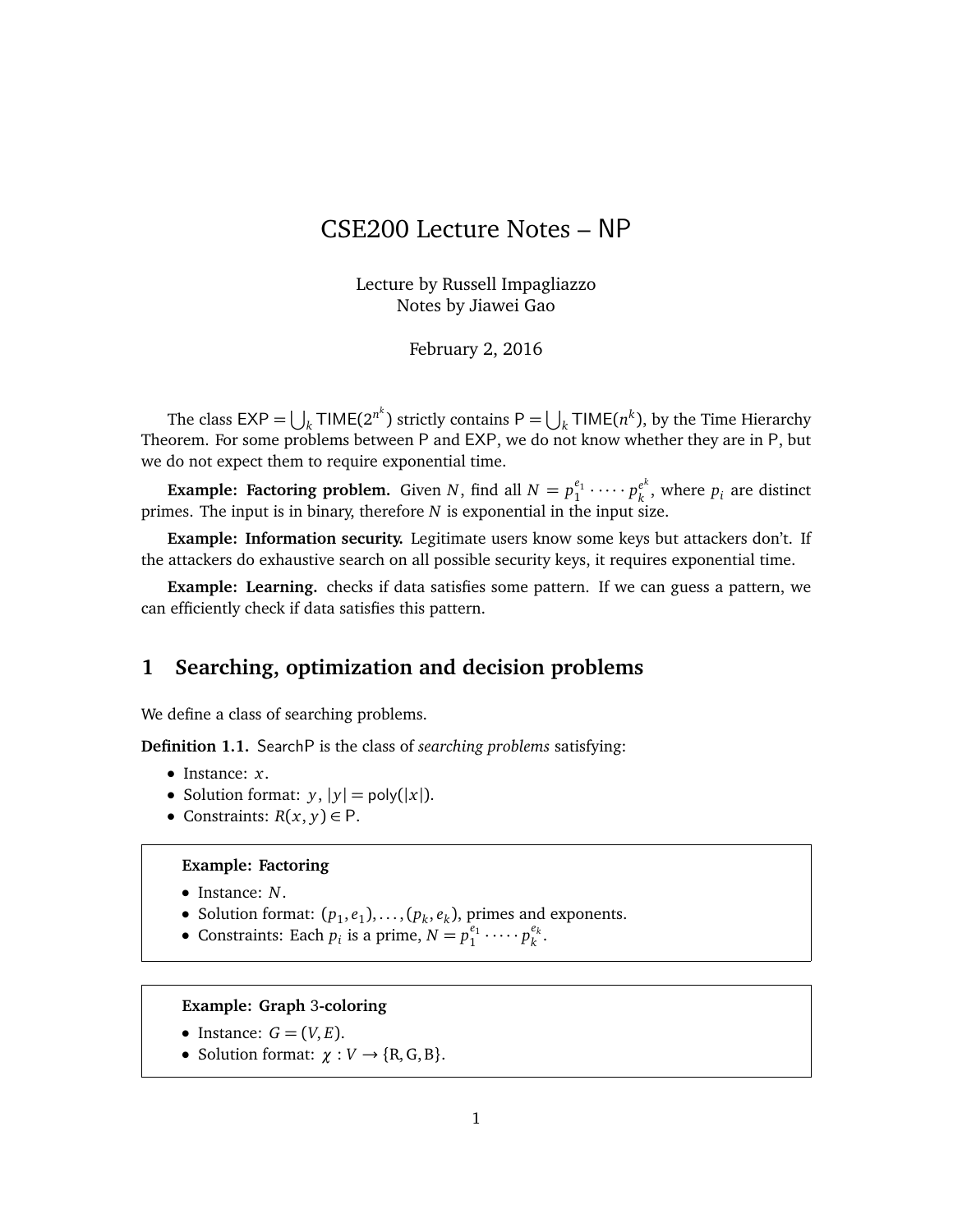• Constraints: If  $\{u, v\} \in E$ , then  $\chi(u) \neq \chi(v)$ .

Which of the two problems above is harder? We can prove that if 3-coloring is hard, it does not mean Factoring is also hard. So in some sense, 3-coloring is harder than Factoring.

Even if most problems in computer science are searching problems, the class NP is defined as a set of decision problems. We show that if we can solve the decision version in polynomial time, then we can solve the searching version in polynomial time.

**Definition 1.2.** NP is the class of *decision problems* satisfying:

- Instance: *x*
- Solution format:  $y$ ,  $|y| = \text{poly}(|x|)$
- Constraints:  $R(x, y) \in P$
- Goal: Is there a *y* so that  $R(x, y)$ ? Otherwise, output "Impossible".

**Definition 1.3.** OptP is the class of *optimization problems* satisfying:

- Instance: *x*
- Solution format: *y*
- Objective function:  $F(x, y) \rightarrow \mathbb{Z} \in P$ .
- Goal: Given *x*, find arg max<sub>*y*</sub>  $F(x, y)$  (or arg min<sub>*y*</sub>  $F(x, y)$ )

By doing brute-force search on *y*, we can solve these problems in exponential time. So P ⊆ NP ⊆ EXP. (We do not know whether the containments are proper. And we conjecture both containments are proper.)

Next, we show that searching, optimization and decision problems are polynomial-time reducible to each other.

# **Theorem 1.1.**

$$
P = NP \iff P = SearchP \iff P = OptP
$$

We show  $P = NP \Longrightarrow P =$  Search  $P \Longrightarrow P = OptP \Longrightarrow P = NP$ . The first implication will be proved in section 1.1, and the second in section 1.2, and the third in section 1.3.

### **1.1 From searching to decision**

For the 3-coloring problem, we can decide the coloring of each vertex one by one: first decide if the graph is 3-colorable given vertex  $v_1$  is  $color_1$ , then decide if the graph is 3-colorable given vertex  $v_1$  is *color*<sub>1</sub> and  $v_2$  is *color*<sub>2</sub>... until the graph is fully colored.

We generalize 3-coloring to allowing partial solutions.

**Problem: Gen** 3**-coloring**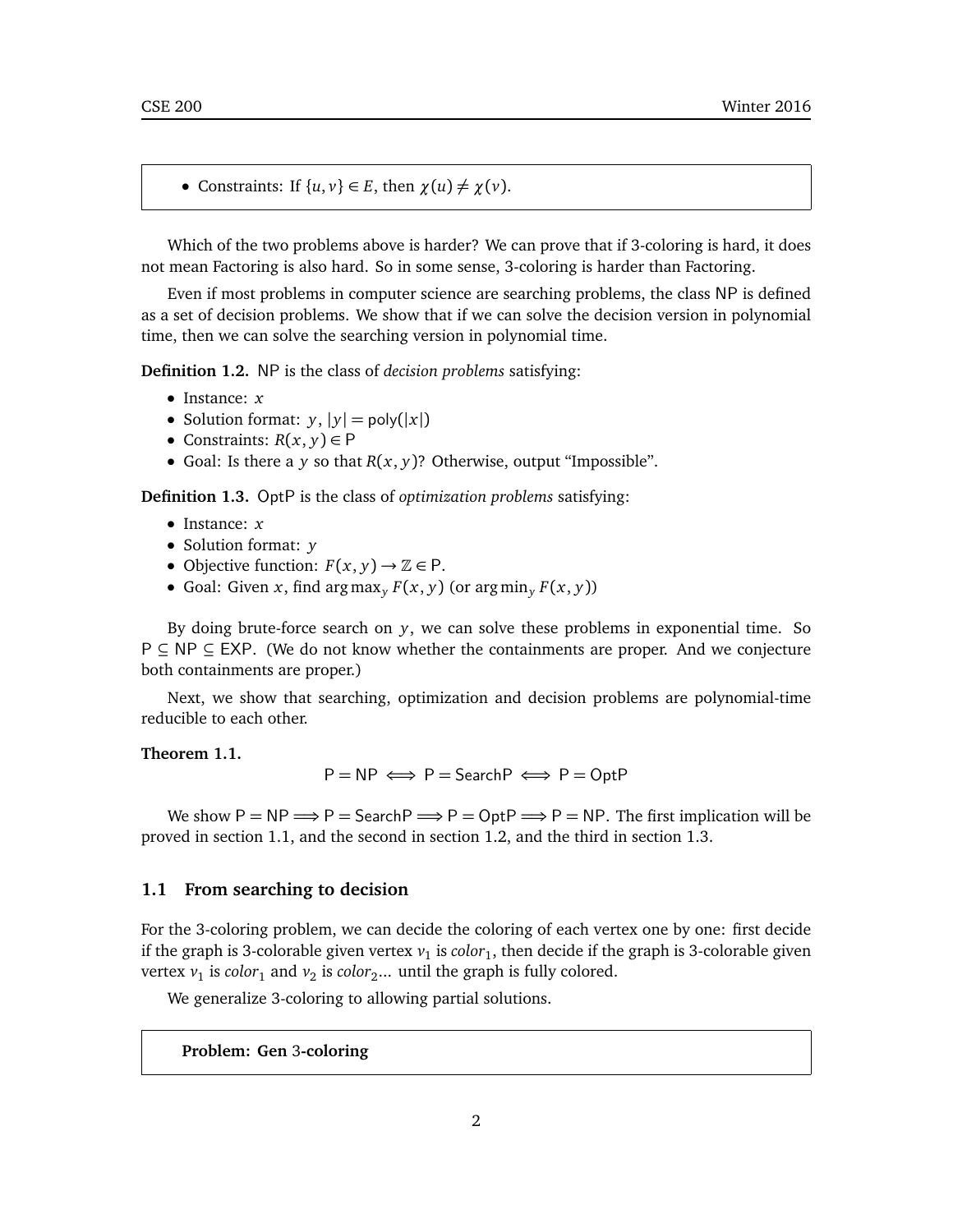- Instance: *G*, and a partial 3-coloring  $\chi_0$  of  $V_0 \subseteq V$ .
- Solution:  $\chi : V \to \{R, G, B\}.$
- Constraints: In addition to being a 3-coloring,  $\chi$  has to agree with  $\chi_0$  on colored positions *V*<sub>0</sub>.
- Goal: Is there such a *χ*?

We can extend this technique to all NP problems. If we can solve a generic decision problem, we can solve a generic search problem.

#### **Problem: EPS (extend partial solution)**

- Instance:  $x, y_1, \ldots, y_t$ .
- Solution format:  $y$ ,  $|y| = \text{poly}(|x|)$ .
- Constraints:  $R(x, y) \in P$ , first *t* bits of *y* equals  $y_1, \ldots, y_t$ .
- Goal: Is there a *y* so that *R*(*x*, *y*) where first *t* bits of *y* equals  $y_1, \ldots, y_t$ ?

To solve the a searching problem, we can query EPS (a decision problem) polynomial times.

```
Algorithm: SolveSearch
Instance: x
\ell \leftarrow length of solution
t \leftarrow 0If EPS(x, \lambda) = F return "Impossible".
While t < \ell do:
     If EPS(x, y_1, \ldots, y_t, 0) then t \leftarrow t+1, y_{t+1} \leftarrow 0else t ← t + 1, y_{t+1} ← 1
```
The algorithm queries EPS for  $O(\ell)$  times, with queries no more than  $n + \ell$  size.

Thus,  $P = NP \implies EPS \in P \implies$  Search  $P \subseteq P \implies$  Search  $P = P$ .

# **1.2 From optimization to searching**

A maximization problem can be reduced to deciding if there is a solution of size at least *k*. For example, for the Max Independent Set problem, we can solve it by solving the Big Independent Set problem.

**Problem: Max Independent Set**

• Instance: *G*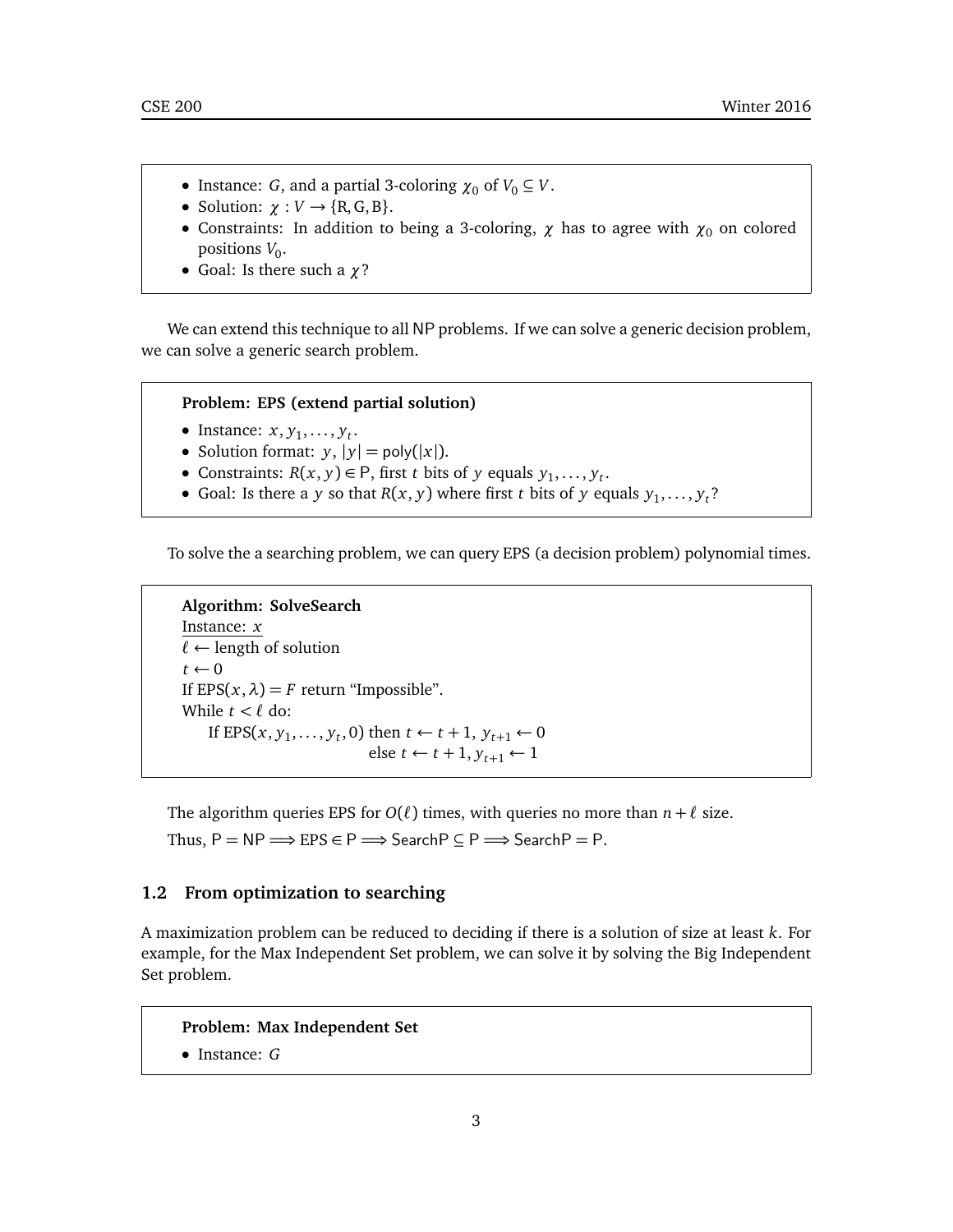- Solution format: *S* ⊆ *V*
- Constraints: For all  $\{u, v\} \in E$ ,  $u \notin S$  or  $v \notin S$
- Goal: maximize |*S*|.

#### **Problem: Big Independent Set**

- Instance: *G*, *k*
- Solution format: *S* ⊆ *V*
- Constraints: For all  $\{u, v\} \in E$ ,  $u \notin S$  or  $v \notin S$ , and  $|S| \ge k$ .
- Goal: Is there such an *S*?

To solve Max Independent Set, we could do a linear search on the set size  $k$ , since  $1 \leq k \leq n$ . However, in general, the values for an optimization problem may be exponential in the input size. So instead, we can do a binary search.

One observation is that  $|F(x, y)| \leq q(|x|)$ . Thus,  $-q(|x|) \leq F(x, y) \leq q(|x|)$ . We use binary search to find argmax  $F(x, y)$ . The number of queries to the decision problem is at most  $log(2 \cdot 2^{q(|x|)}) = q(|x|) + 1.$ 

So  $P =$  Search  $P \implies P =$  Opt $P$ .

### **1.3 From decision to optimization**

This step is straightforward. For a decision problem, we create the following optimization problem.

## **Problem: Opt**

- Instance *x*.
- Solution: *y*.
- Constraints:  $F(x, y) = 1$  if  $R(x, y)$ ,  $-1$  otherwise.
- Goal: Find  $y = \arg \max F(x, y)$ . If  $F(x, y) = 1$  output "Yes", otherwise output "No".

# **2 Nondeterministic computation**

The class name "NP" means "Nondeterministic polynomial time".

Recall that a deterministic Turing machine performs a *unique* action for every state and contents under tape head, While a nondeterministic Turing machine can perform *a set of possible actions* at each step. Therefore, an NTM has a set of runs on any one input. We view NTM *N* as accepting *x* if *any* run of *N* on *x* halts and accepts.